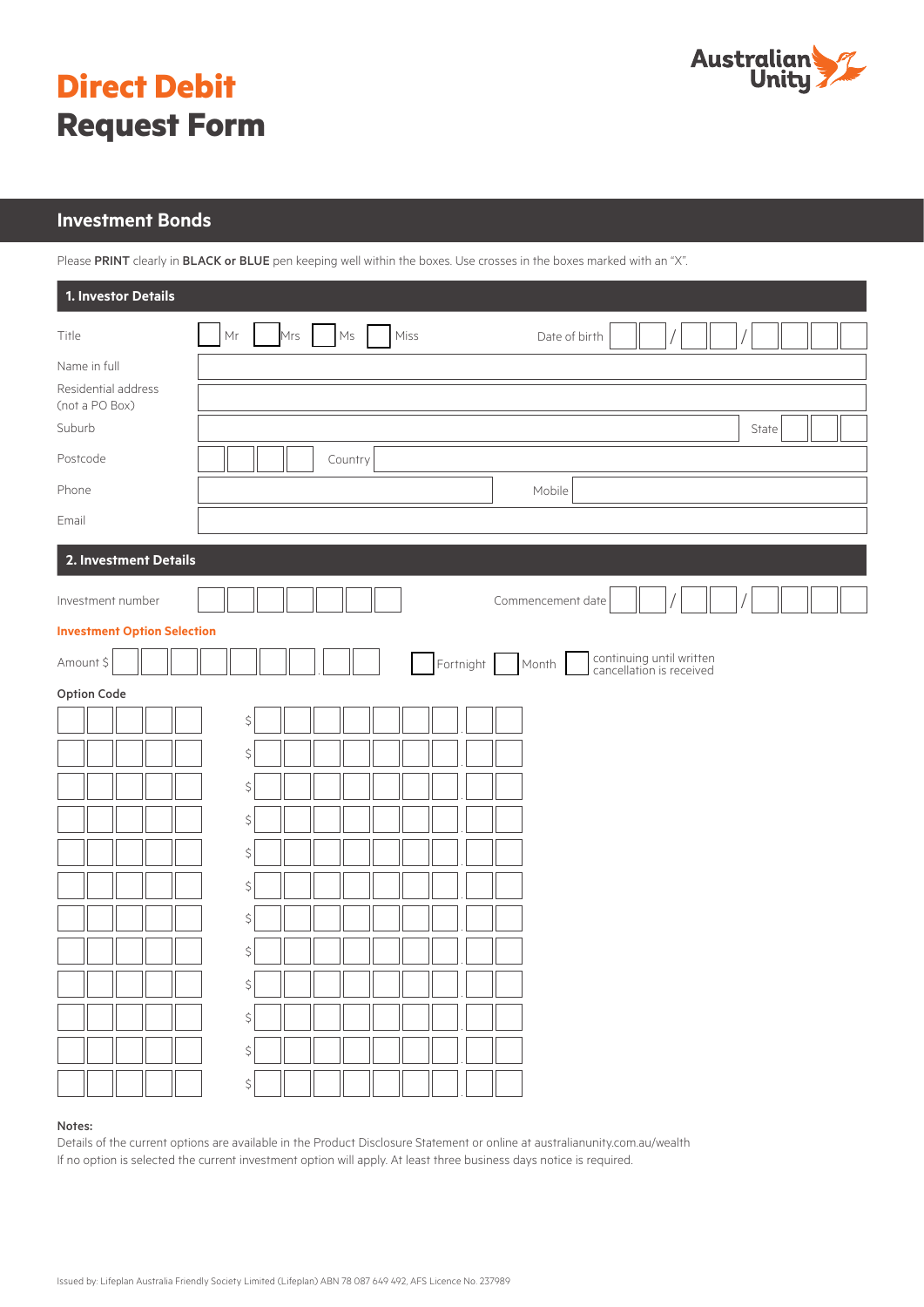# **3. Request and Authority to debit**

I/We request and authorise with Lifeplan Australia Friendly Society Limited (Lifeplan), User ID 26445, to debit funds through the Bulk Electronic Clearing System (BECS), to be debited from my/our nominated account. If you would like us to deduct your investment directly from your nominated Australian financial institution account or you have selected the Regular Savings Plan, please complete the section below.

| 4. Financial Institution Account Details |                          |                       |
|------------------------------------------|--------------------------|-----------------------|
| Bank Name                                |                          | Branch                |
| Branch Number (BSB)                      | $\overline{\phantom{a}}$ | <b>Account Number</b> |
| Account name                             |                          |                       |
|                                          |                          |                       |

# **5. Declaration and Signature(s)**

By signing and/or providing us with a valid instruction in respect to your Direct Debit Request you confirm that:

- I/We confirm that I/we have a copy of the current Product Disclosure Statement and that I/we have read, understood and retained for future reference.
- I/We acknowledge that I have read the Client Service Agreement and that I have retained a copy for future reference.
- I/We are authorised to operate the nominated account.
- I/We request and authorise with Lifeplan Australia Friendly Society Limited (Lifeplan), User ID 26445, to debit funds through the Bulk Electronic Clearing System (BECS) according to the details specified above from my/our nominated Australian financial institution account.
- I/We have read, understood and agree to the terms and conditions set out in this Request and in the Direct Debit Request Service Agreement attached to this Form.
- I/We acknowledge and agree this Direct Debit arrangement is governed by the Direct Debit Request Service Agreement.
- I/we agree to indemnify Australian Unity against all losses, costs, damages and liability (including, without limitation, legal costs and expenses on a full indemnity basis) that Australian Unity may suffer as a result of my/our breach of the Direct Debit Request Service Agreement, or providing an invalid or non-binding direct debit request or Australian Unity otherwise acting upon any unauthorised direct debit request. This indemnity is a continuing obligation, separate and independent from other obligations and survives termination of this agreement. It is not necessary for Australian Unity to incur expenses or make payment before enforcing this right of indemnity. I/We agree to pay Australian Unity all or any sum due without deduction or set-off. This indemnity does not apply to the extent of any fraud, negligence or breach of trust by Australian Unity.

### **Account owner 1 signature**

## **Account owner 2 signature**

| Signed in accordance with the account authority on your account                                                    |                                                                      | Signed in accordance with the account authority on your account                  |
|--------------------------------------------------------------------------------------------------------------------|----------------------------------------------------------------------|----------------------------------------------------------------------------------|
| X                                                                                                                  | X                                                                    |                                                                                  |
| Name and address of account owner 1                                                                                |                                                                      | Name and address of account owner 2                                              |
|                                                                                                                    | Address                                                              |                                                                                  |
| Contact details: As above                                                                                          |                                                                      |                                                                                  |
| Phone                                                                                                              | Phone                                                                |                                                                                  |
| Email                                                                                                              | Email                                                                |                                                                                  |
| Date                                                                                                               | Date                                                                 |                                                                                  |
| Return by post<br>(together with any identification documents where relevant)                                      |                                                                      | Email<br>enquiries@australianunity.com.au                                        |
| Australian Unity - Investment bonds, Reply Paid 89, Adelaide SA 5001<br>(no stamp required if mailed in Australia) |                                                                      |                                                                                  |
| If posting from outside of Australia, please send to Head Office:<br>271 Spring Street, Melbourne VIC 3000         |                                                                      |                                                                                  |
| <b>Contact us</b>                                                                                                  | <b>Investor Services</b>                                             | <b>Adviser Services</b>                                                          |
| $(\circledcirc$<br>Australian Unity<br>271 Spring Street, Melbourne VIC 3000                                       | enquiries@australianunity.com.au<br>$\triangleright$<br>1300 1300 38 | investmentbonds@australianunity.com.au<br>$\overline{\boxtimes}$<br>1300 133 285 |
| (சி<br>australianunity.com.au/wealth                                                                               |                                                                      |                                                                                  |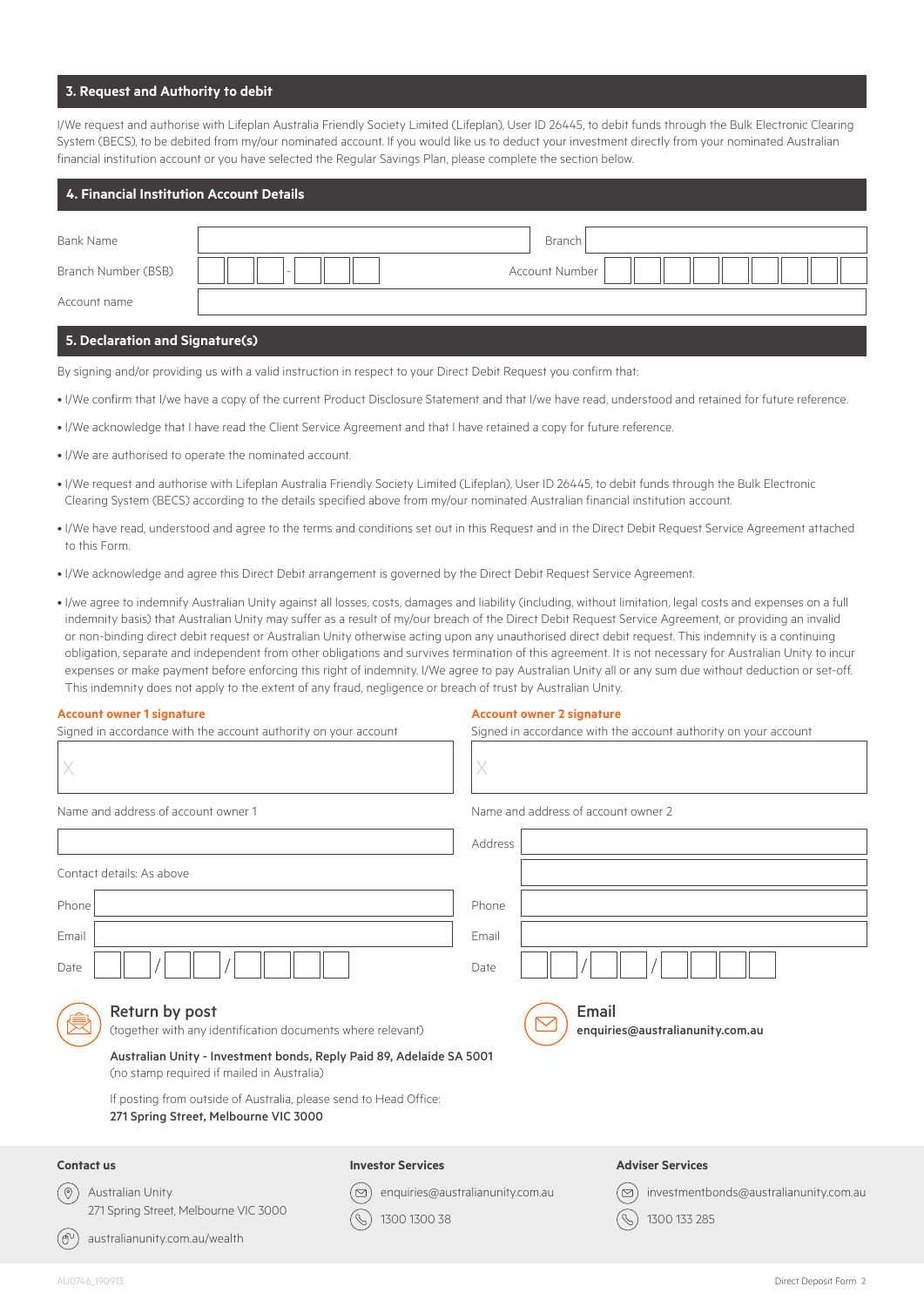# **Direct Debit - Request Service Agreement**

This is your Direct Debit Request Service Agreement with Lifeplan Australia Friendly Society Limited (Lifeplan), User ID 26445, ABN 78 087 649 492. It explains what your obligations are when undertaking a Direct Debit arrangement with us. It also details what our obligations are to you as your Direct Debit provider.

Please keep this agreement for future reference. It forms part of the terms and conditions of your Direct Debit Request and should be read in conjunction with your Direct Debit Request authorisation.

#### **Definitions**

- **account** means the account held at your nominated Australian financial institution from which we are authorised to arrange for funds to be debited.
- **agreement** means this Direct Debit Request Service Agreement between you and us.
- **business day** means a day other than a Saturday or a Sunday or a public holiday listed throughout Australia.
- **debit day** means the day that payment from you to us is due.
- **debit payment** means a particular transaction where a debit is made.
- **direct debit request** means the Direct Debit Request between us and you.
- **our, us or we** means Lifeplan Australia Friendly Society Limited, (the Debit User) you have authorised by requesting a Direct Debit Request.
- **pds** means the document to which this agreement is incorporated by reference and which sets out the terms of the offer of the fund.
- **fund** means 10Invest.
- **you or your** means the customer who has signed the Direct Debit Request.
- **your financial institution** means the Australian financial institution as nominated by you on the Direct Debit Request at which the account is maintained.

#### **Our commitment to you**

- By signing a Direct Debit Request, you have authorised us to arrange for funds to be debited from your account. You should refer to the Direct Debit Request and this agreement for the terms of the arrangement between us and you.
- We will only arrange for funds to be debited from your account as authorised in the Direct Debit Request.
- Where you request a one off debit, the payment will be drawn from your nominated account after we accept your application.
- For regular debits, payment will normally start to be drawn from your nominated account within 10 days from the date you specified in this form.
- Where the due date for a drawing falls on a non-business day, it will be drawn from your account on the next business day. If you are unsure about which day your account has or will be deducted you should ask your financial institution.
- We may vary any terms of this agreement or a Direct Debit Request at any time by giving you at least fourteen (14) days written notice sent to the preferred email / address you have given us in the Direct Debit Request.
- We will keep the details of your nominated account and financial institution private and confidntial.
- We will investigate and deal promptly with any queries, claims or complaints regarding debits.

#### **Your commitment to Lifeplan (us)**

- It is your responsibility to check with your nominated Australian financial institution to confirm that direct debits are available on your account as direct debiting through the Bulk Electronic Clearing System (BECS) may not be available on all accounts.
- It is your responsibility to ensure that the authorisation at Section 4 'Financial Institution Account Details' this Direct Debit Form matches the signing instructions on your nominated Australian financial institution account.
- It is your responsibility to ensure that there are sufficient cleared funds in the nominated Australian financial institution account on the drawing date. We may reject your request to change Direct Debit if we are unable to draw funds from your nominated Australian financial institution.
- If there are insufficient clear funds in your account to meet a debit payment:
	- (a) you may be charged a fee and/or interest by your financial institution;
	- (b) we may charge you reasonable costs incurred by us on account of there being insufficient funds; and
	- (c) you must arrange for the debit payment to be made by another method or arrange for sufficient clear funds to be in your account by an agreed time so that we can process the debit payment.
- It is your responsibility to cover any charges resulting from the use of the direct debit program. This may include transaction fees charged by us or your nominated Australian financial institution due to dishonoured drawing.
- It is your responsibility to check your account details which you have provided to us are correct by checking them against a recent account statement from your Australian financial institution.
- It is your responsibility to check with your financial institution before completing Section 4 'Financial Institution Account Details' of this Direct Debit Request Form, if you have any queries about how to complete the Direct Debit Request.
- It is your responsibility to check your account statement to verify that the amounts debited from your account are correct.

#### **Changes to the arrangement**

If you want to make changes to the drawing arrangements, please notify us in writing (see below section 'Notice' for our mailing address) at least fourteen (14) business days prior to the drawing date. You can also contact your own financial institution, which must act promptly on your instructions. These changes may include:

- deferring the drawing:
- altering the details of the drawing;
- stopping an individual debit; or
- cancelling the Direct Debit Request completely.

#### **Enquiries**

All your personal customer information held by us will remain confidential, except for information that may be provided to our financial institution to initiate the drawing to your nominated account, or information that may be disclosed to a third party as required by law. Information may also be provided to any entity within the Australian Unity Group to enable the Direct Debit Request to be effected as required by law.